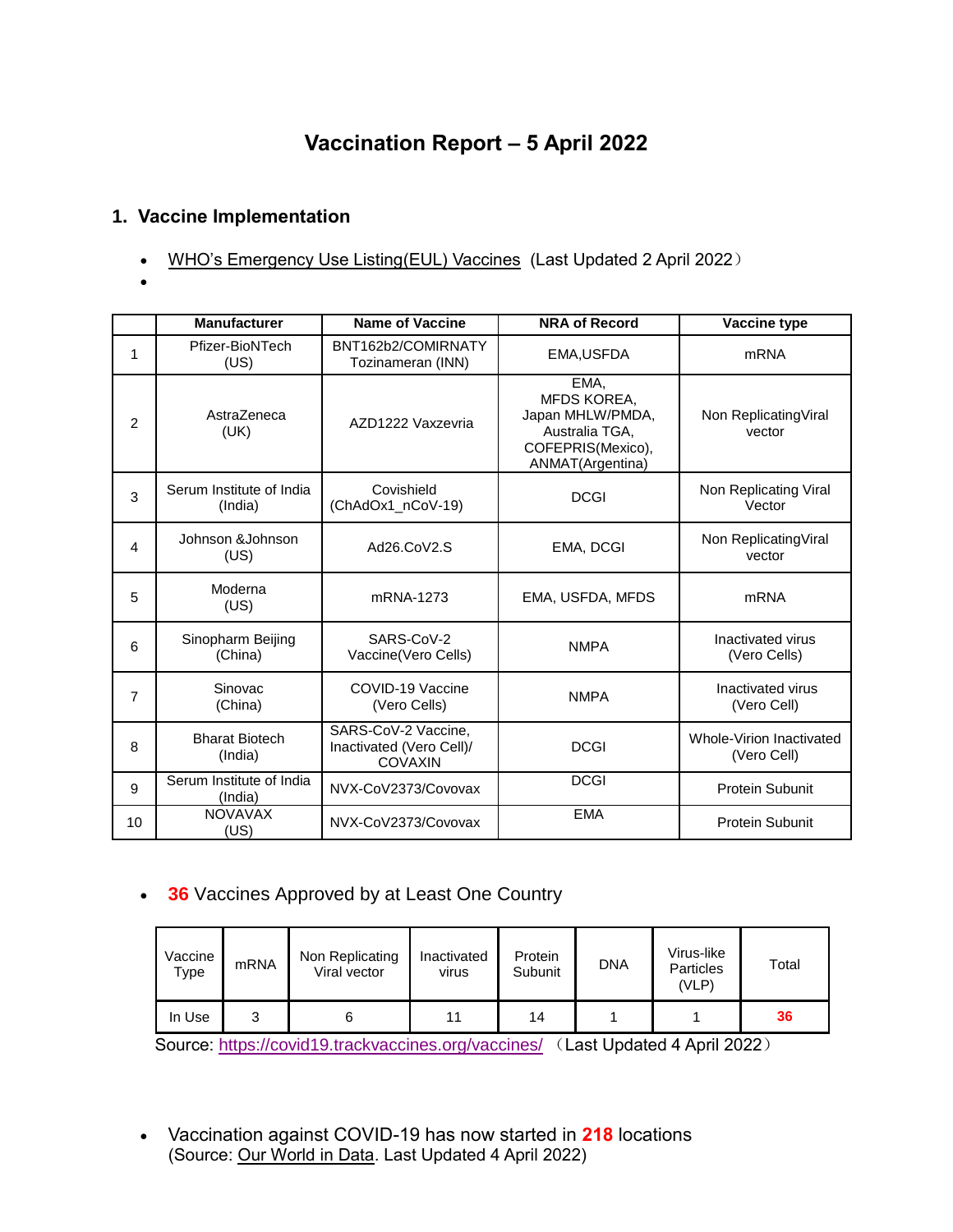| Location  | <b>Doses</b>  | <b>Fully vaccinated</b>  | At least 1 dose          |
|-----------|---------------|--------------------------|--------------------------|
|           | aiven         | (% of population)        | (% of population)        |
| Worldwide | 11.33 billion | 4.58 billion<br>(58.12%) | 5.09 billion<br>(64.59%) |

About this data:

a: This data changes rapidly and might not reflect doses still being reported. It may differ from other sites & sources.

b: Where data for full vaccinations is available, it shows how many people have received at least 1 dose and how many people have been fully vaccinated (which may require more than 1 dose).Where data for full vaccinations isn't available, the data shows the total number of vaccine doses given to people. Since some vaccines require more than 1 dose, the number of fully vaccinated people is likely lower.

c: It only has full vaccination totals in some locations.



Source: Official data collated by Our World in Data<br>Note: Alternative definitions of a full vaccination, e.g. having been infected with SARS-CoV-2 and having 1 dose of a 2-dose protocol, are<br>ignored to maximize comparabili

Share of people who completed the initial COVID-19 vaccination protocol, Apr 4, 2022

Total number of people who received all doses prescribed by the initial vaccination protocol, divided by the total population of<br>Total number of people who received all doses prescribed by the initial vaccination protocol,



Source: Official data collated by Our World in Data - Last updated 5 April 2022, 11:20 (London time) OurWorldInData.org/coronavirus<br>Note: Alternative definitions of a full vaccination, e.g. having been infected with SARS-C OurWorldInData.org/coronavirus . CC BY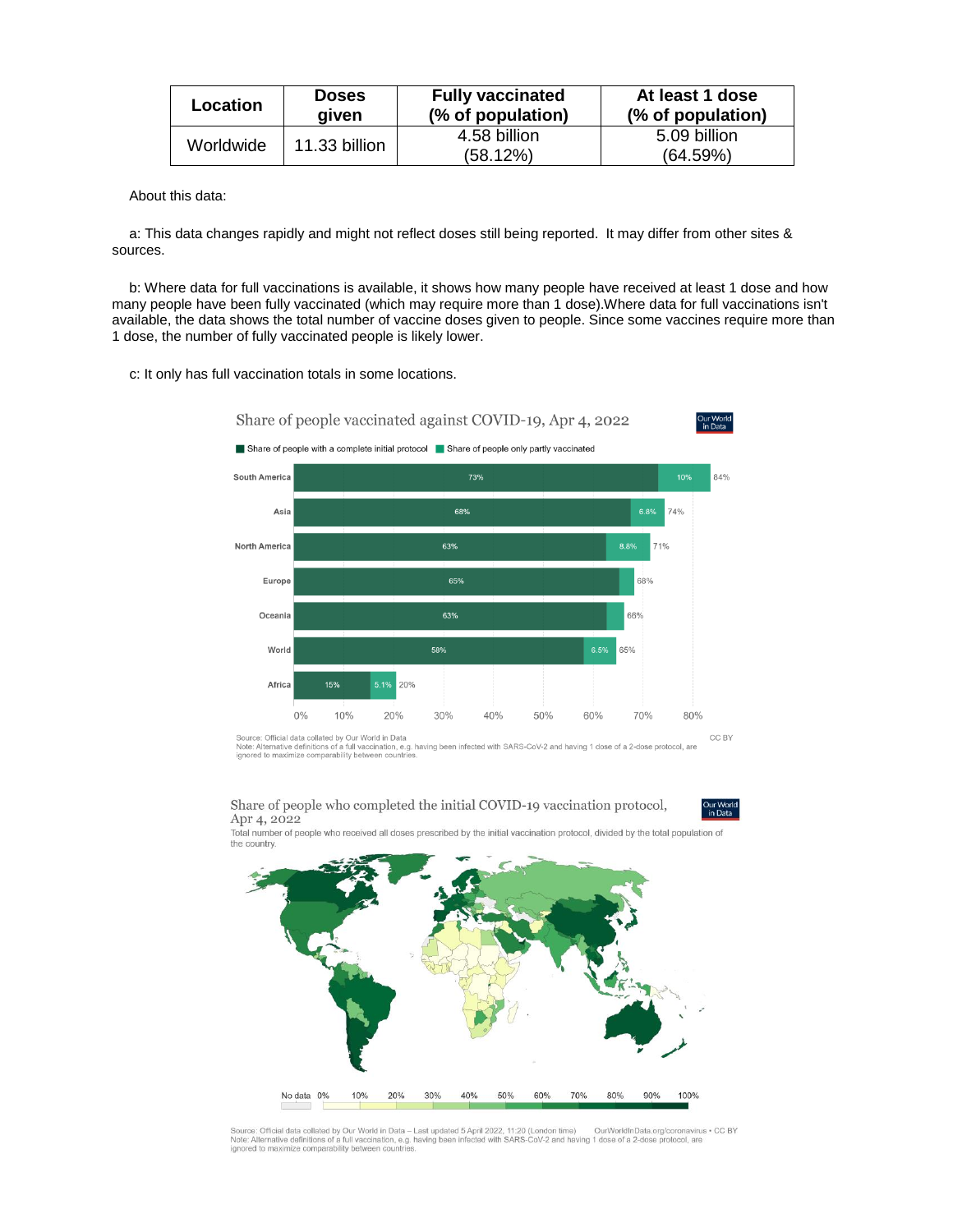

Source: Official data collated by Our World in Data - Last updated 5 April 2022, 11:20 (London time) OurWorldInData.org/coronavirus . CC BY



Source: Oxford COVID-19 Government Response Tracker, Blavatnik School of Government, University of Oxford - Last updated 5 April 2022, Source: Oxiora COVID-19 Government R<br>12:50 (London time)<br>OurWorldInData.org/coronavirus • CC BY

#### **2. Vaccine effectiveness against symptomatic infection for Alpha, Delta and Omicron variants**

| <b>Vaccine Status</b>                   | <b>Vaccine Effectiveness</b>                                                                    |                                                                                                                                                                        |                                    |  |
|-----------------------------------------|-------------------------------------------------------------------------------------------------|------------------------------------------------------------------------------------------------------------------------------------------------------------------------|------------------------------------|--|
|                                         | Alpha                                                                                           | Delta                                                                                                                                                                  | Omicron                            |  |
| 1 Dose (BNT162b2 or<br>ChAdOx1 nCoV-19) | 48.7% (95%CI: 45.5-51.7%) <sup>1</sup><br>66%(BNT162b2) <sup>4</sup><br>64% (ChAdOx1) $4$       | 30.7% (95%Cl: 25.2-35.7%) <sup>1</sup><br>56%(BNT162b2) <sup>4</sup><br>$67\%$ (ChAdOx1) <sup>4</sup><br>82% (95% CI:73-91%) <sup>7</sup>                              |                                    |  |
| 1 Dose (mRNA-1273)                      | $83\%^{4}$                                                                                      | $72%^{4}$                                                                                                                                                              |                                    |  |
| Dose(Sinopharm or<br>Sinovac)           |                                                                                                 | 13.8% (95% CI: -60.2-54.8%) <sup>3</sup>                                                                                                                               |                                    |  |
| 2 Doses (BNT162b2)                      | 93.7% (95%CI: 91.6-95.3) <sup>1</sup><br>76% (95%CI: 69-81%) <sup>2</sup><br>$89%$ <sup>4</sup> | 88% (95%CI: 85.3-90.1%) <sup>1</sup><br>42% (95% CI: 13-62%) <sup>2</sup><br>$87%^{4}$<br>93%(95% CI: 88-97%/12-18Y) <sup>5</sup><br>93% (95% CI: 88-97%) <sup>7</sup> | 50% (95% CI: 35%-62%) <sup>8</sup> |  |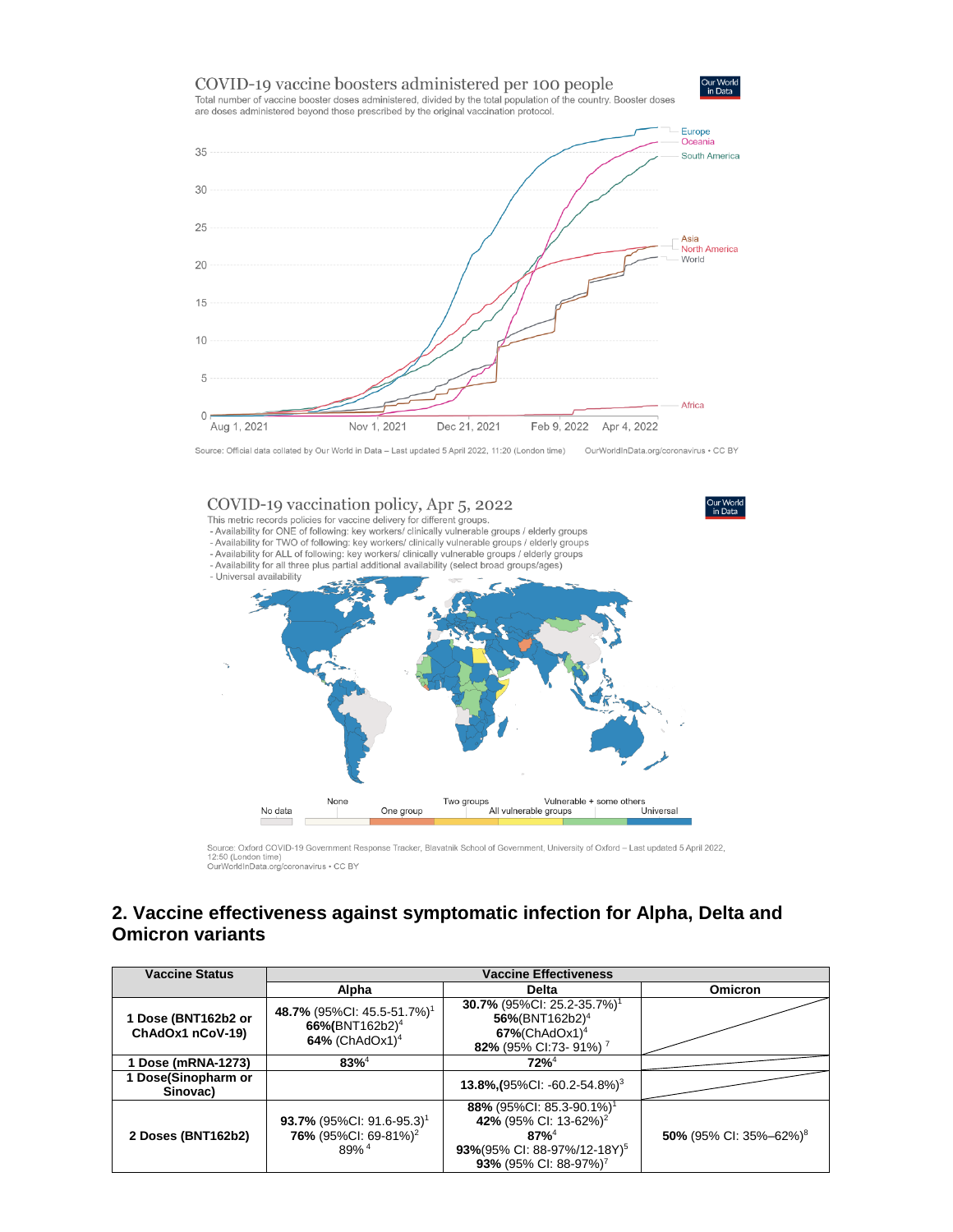| 2 Doses (ChAdOx1<br>$nCoV-19$                      | <b>74.5%</b> (95%CI: 68.4-79.4%) <sup>1</sup> | 67.0% (95%Cl: 61.3-71.8%) <sup>1</sup>                                      |                                                                                                            |
|----------------------------------------------------|-----------------------------------------------|-----------------------------------------------------------------------------|------------------------------------------------------------------------------------------------------------|
| 2 Doses (mRNA-1273)                                | 86%, $(95\%$ CI: 81-90.6%) <sup>2</sup>       | <b>76%,</b> (95% CI: 58-87%) <sup>2</sup>                                   | <b>30.4%</b> (95% CI: 5.0%-49.0%) <sup>9</sup>                                                             |
| 2 Doses(Sinopharm or<br>Sinovac)                   |                                               | 59.0%, $(95\%$ CI: 16.0-81.6%) <sup>3</sup>                                 |                                                                                                            |
| 3 Doses (BNT162b2)                                 |                                               | 95.33% (SD 6.44) <sup>6</sup><br>86.1% (95% CI, 67.3 to 94.1) <sup>11</sup> | 67.2% (95% CI: 66.5- 67.8%)<br>at 2 to 4 weeks <sup>10</sup><br>49.4% (95% CI, 47.1 to 51.6) <sup>11</sup> |
| 3 Doses(mRNA-1273)                                 |                                               |                                                                             | 62.5% (95% CI: 56.2-67.9%) <sup>9</sup><br>47.3% (95% CI, 40.7 to 53.3) <sup>11</sup>                      |
| 2 Doses (BNT162b2) +<br>1Dose(mRNA-1273)           |                                               |                                                                             | <b>73.9%</b> (95% CI: 73.1-74.6%)<br>at 2 to 4 weeks <sup>10</sup>                                         |
| 2 Doses(ChAdOx1<br>nCoV-<br>19)+1Dose(BNT162b2)    |                                               |                                                                             | <b>62.4%</b> (95% CI, 61.8-63.0) at<br>2 to 4 weeks <sup>10</sup>                                          |
| 2 Doses (ChAdOx1<br>nCoV-19)+ 1Dose<br>(mRNA-1273) |                                               |                                                                             | 70.1% (95% CI, 69.5 to 70.7)<br>at 2 to 4 weeks $10$                                                       |

References:

- 1) [Effectiveness of Covid-19 Vaccines against the B.1.617.2 \(Delta\) Variant](https://www.nejm.org/doi/pdf/10.1056/NEJMoa2108891?articleTools=true)
- 2) [Comparison of two highly-effective mRNA vaccines for COVID-19 during periods of](https://www.medrxiv.org/content/10.1101/2021.08.06.21261707v1.full.pdf)  [Alpha and Delta variant prevalence](https://www.medrxiv.org/content/10.1101/2021.08.06.21261707v1.full.pdf)
- 3) [Efficacy of inactivated SARS-CoV-2 vaccines against the Delta variant infection in](https://www.tandfonline.com/doi/full/10.1080/22221751.2021.1969291)  [Guangzhou: A test-negative case-control real-world study](https://www.tandfonline.com/doi/full/10.1080/22221751.2021.1969291)
- 4) [Effectiveness of COVID-19 vaccines against variants of concern in Ontario, Canada](https://www.medrxiv.org/content/10.1101/2021.06.28.21259420v2.full.pdf)
- 5) [Effectiveness of BNT162b2 Vaccine against Delta Variant in Adolescents](https://www.nejm.org/doi/pdf/10.1056/NEJMc2114290?articleTools=true)
- 6) [A RCT of a third dose CoronaVac or BNT162b2 vaccine in adults with two doses](https://www.medrxiv.org/content/10.1101/2021.11.02.21265843v1.full.pdf)  [of CoronaVac](https://www.medrxiv.org/content/10.1101/2021.11.02.21265843v1.full.pdf)
- 7) [Effectiveness of BNT162b2 Vaccine against Delta Variant in Adolescents](https://www.nejm.org/doi/full/10.1056/NEJMc2114290?query=featured_home)
- 8) [Effectiveness of BNT162b2 Vaccine against Omicron Variant in South Africa](https://www.nejm.org/doi/full/10.1056/NEJMc2119270)
- 9) [Effectiveness of mRNA-1273 against SARS-CoV-2 omicron and delta variants](https://www.medrxiv.org/content/10.1101/2022.01.07.22268919v1)
- 10) [Covid-19 Vaccine Effectiveness against the Omicron \(B.1.1.529\) Variant](https://www.nejm.org/doi/full/10.1056/NEJMoa2119451?query=featured_home)
- 11) [Effect of mRNA Vaccine Boosters against SARS-CoV-2 Omicron Infection in Qatar](https://www.nejm.org/doi/full/10.1056/NEJMoa2200797)

## **3. Latest Relevant Articles**

- [Omicron breakthrough infection drives cross-variant neutralization and memory B](https://www.biorxiv.org/content/10.1101/2022.04.01.486695v1)  [cell formation](https://www.biorxiv.org/content/10.1101/2022.04.01.486695v1)
- Effectiveness of mRNA [Booster Vaccination Against Mild and Severe COVID-19](https://papers.ssrn.com/sol3/papers.cfm?abstract_id=4072476)  [During Delta and Omicron Variant Circulation in Germany: An Analysis of](https://papers.ssrn.com/sol3/papers.cfm?abstract_id=4072476)  [National Surveillance Data](https://papers.ssrn.com/sol3/papers.cfm?abstract_id=4072476)
- Protection against SARS-CoV-2 after Covid-19 Vaccination and Previous [Infection](https://www.nejm.org/doi/full/10.1056/NEJMoa2118691?query=featured_home)
- [Effectiveness of the BNT162b2 Vaccine after Recovery from Covid-19](https://www.nejm.org/doi/full/10.1056/NEJMoa2119497?query=featured_home)
- [BNT162b2 Protection against the Omicron Variant in Children and Adolescents](https://www.nejm.org/doi/full/10.1056/NEJMoa2202826?query=featured_home)